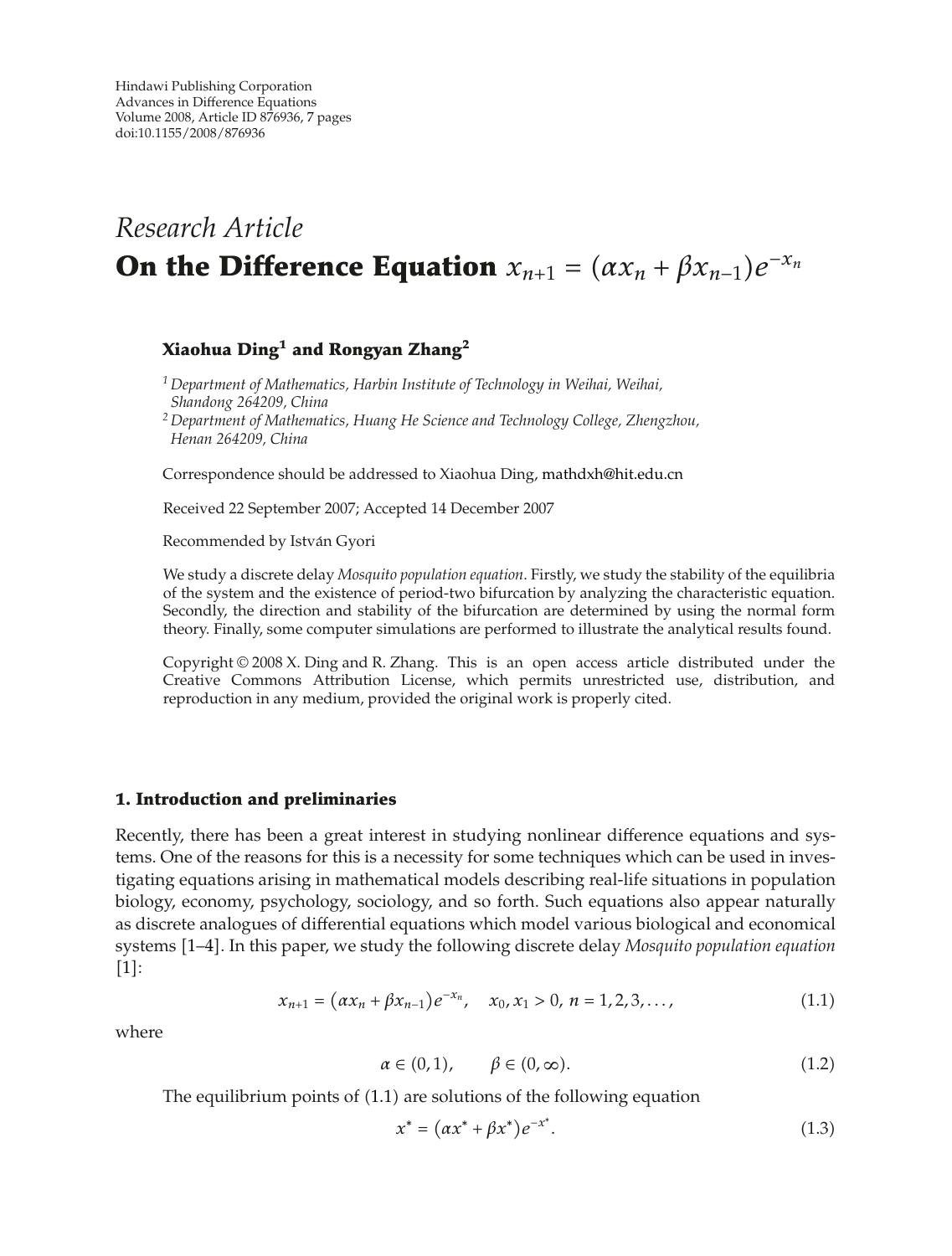It is easy to see that  $x^* = 0$  is always a equilibrium to  $(1.1)$ , and  $(1.1)$  has an unique positive equilibrium  $x^* = \ln(\alpha + \beta)$ , when  $\alpha + \beta > 1$ .

By the well-known linear stability theorem, it is easy to know that the zero equilibrium of (1.1) is asymptotically stable when  $\alpha + \beta < 1$  (see [1–3]), and unstable when  $\alpha + \beta > 1$ , and a fold bifurcation takes place when  $\alpha + \beta = 1$ .

But "a question " of mathematics and biology is whether stable and sustained oscillation possible for (1.1), when  $\alpha + \beta > 1$ , increases. In the present paper, we provide a detailed analysis of these questions. Regarding *β* as a parameter, by analyzing the characteristic equation and applying the local Hopf theory (see, e.g., Kuznetsov  $[5]$  or Wiggins  $[6]$ ), we investigate the stability of the equilibria and existence of period-two bifurcation. More specifically, we give a bifurcation set in *α, β*-plane, from which one can see how the parameters *α* and *β* affect the dynamics of (1.1). Furthermore, using the normal form theory, we drive a formula for determining the direction of the period-two bifurcation and the stability of the period-two solution bifurcation from the positive equilibrium *E*∗.

### **2. Stability and existence of bifurcation**

Set  $u_n = x_n$ ,  $v_n = x_{n-1}$ , then (1.1) becomes

$$
u_{n+1} = (\alpha u_n + \beta v_n) e^{-u_n},
$$
  
\n
$$
v_{n+1} = u_n,
$$
\n(2.1)

which, in turn, defines the two-dimensional discrete-time dynamical system,

$$
\begin{pmatrix} u \\ v \end{pmatrix} \longmapsto \begin{pmatrix} (\alpha u + \beta v)e^{-u} \\ u \end{pmatrix} = G(U, \alpha, \beta), \tag{2.2}
$$

where  $U = (u, v)^T$ . The map always has the fixed point  $E^0 = (x^0, x^0)^T = (0, 0)^T$ . For  $\alpha + \beta > 1$ , a unique nontrivial positive fixed point  $E^* = (x^*, x^*)^T$  appears, with the coordinates

$$
x^* = \ln(\alpha + \beta). \tag{2.3}
$$

The Jacobian matrix of the map  $(2.2)$  evaluated at the nontrivial fixed point is given by

$$
dG(E^*, \alpha, \beta) = \begin{pmatrix} \frac{\alpha}{\alpha + \beta} - x^* & \frac{\beta}{\alpha + \beta} \\ 1 & 0 \end{pmatrix}
$$
 (2.4)

with the characteristic equation

$$
\lambda^2 - \left(\frac{\alpha}{\alpha + \beta} - x^*\right)\lambda - \frac{\beta}{\alpha + \beta} = 0.
$$
 (2.5)

Regarding  $\beta$  as a parameter, it is easy to know that the equation

$$
\ln(\alpha + \beta) = \frac{2\alpha}{\alpha + \beta} \tag{2.6}
$$

has the unique solution  $β = β_0(α) = β_0$ .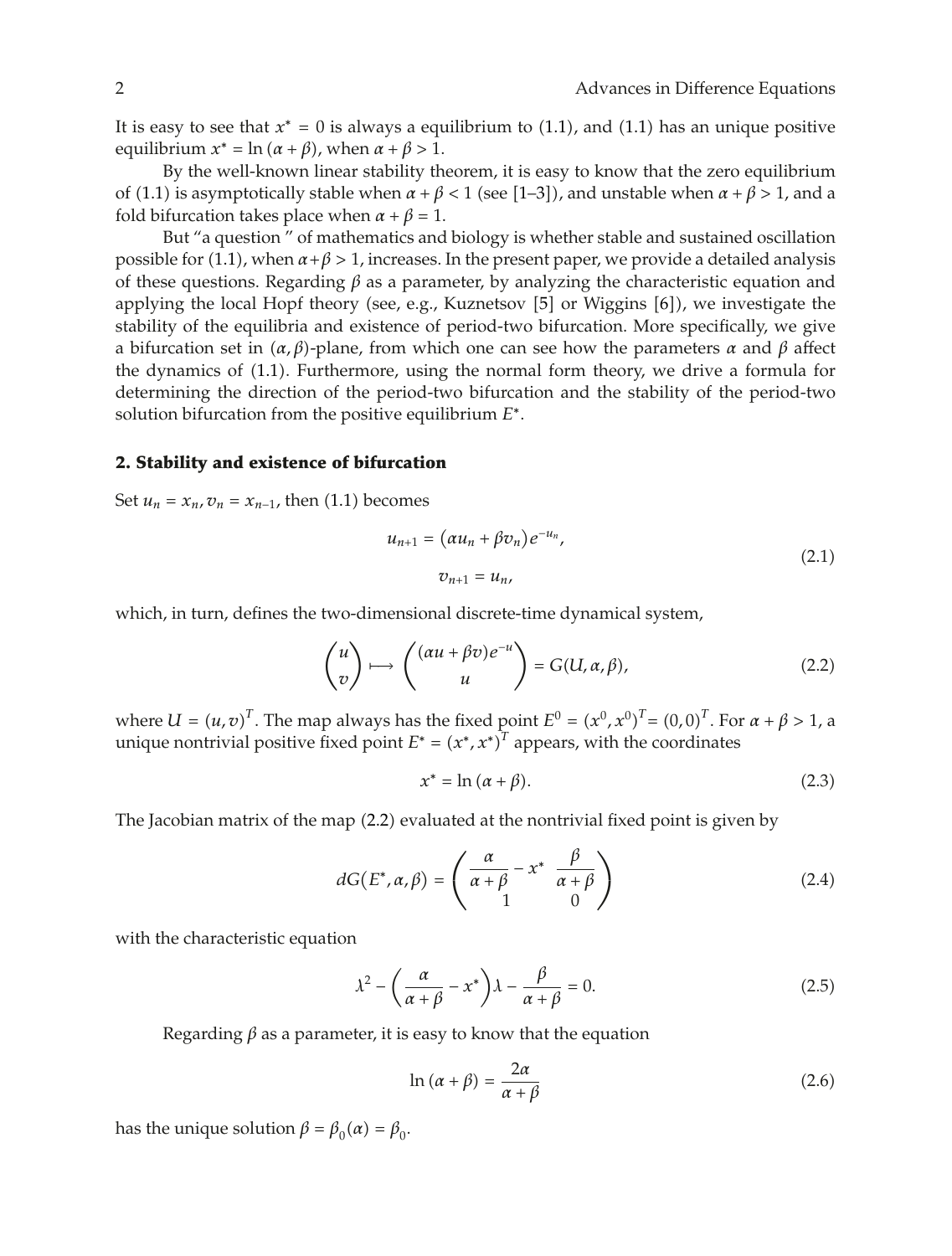#### **Theorem 2.1.** *Suppose that*  $\alpha + \beta > 1$ *.*

- (1) If  $\beta < \beta_0(\alpha)$ , then E<sup>\*</sup> is asymptotically stable.
- (2) If  $\beta > \beta_0(\alpha)$ , then  $E^*$  *is unstable.*
- **(3)** *The bifurcation of a period-two solution occurs at*  $β = β<sub>0</sub>(α)$ *, that is, system* (2.1) *has a unique period-two solution bifurcating from the equilibrium E*∗*.*

*Proof.* By the linear stability theorem, we know that the necessary and sufficient condition for both roots of (2.5) to have absolute value less than one is ln  $(α+β) < 2α/(α+β)$ , that is,  $β < β<sub>0</sub>(α)$ , so the stability statements are true.

The next proof shows the existence of a period-two solution. Let  $u_n = u'_n + x^*$ ,  $v_n = v'_n + x^*$ , then there are

$$
u'_{n+1} = [\alpha u'_n + \beta v'_n + (\alpha + \beta) x^*] e^{-x^* - u'_n} - x^*, \qquad u'_{n+1} = v'_n. \tag{2.7}
$$

By (2.4) and (2.6), we know that when  $\beta = \beta_0$ , the Jacobian of the new map at  $\overline{U} = (0,0)^T$ is

$$
A = dG(\overline{U}, \alpha, \beta_0) = \begin{pmatrix} -\alpha & \beta_0 \\ \overline{\alpha + \beta_0} & \overline{\alpha + \beta_0} \\ 1 & 0 \end{pmatrix}
$$
 (2.8)

and has eigenvalues  $-1$  and  $\beta_0/(\alpha + \beta_0)$ . The eigenvalue  $-1$  whit corresponding eigenvector  $Y = (1, -1)^T$ . Note that 1 is not an eigenvalue of *A*.

A straightforward calculation shows that

Range 
$$
(I + A) = \text{span}\left(\frac{\beta_0}{\alpha + \beta_0}, 1\right)^T
$$
. (2.9)

Now,

$$
\frac{d}{d\beta}(dG(\overline{U}, \alpha, \beta))|_{\beta=\beta_0} = \left(\frac{-2\alpha - \beta_0}{(\alpha + \beta_0)^2} \frac{-\beta_0}{(\alpha + \beta_0)^2}\right),
$$
\n
$$
\frac{d}{d\beta}(dG(\overline{U}, \alpha, \beta))|_{\beta=\beta_0} Y = \left(\frac{-2\alpha}{(\alpha + \beta_0)^2}, 0\right)^T \notin \text{span}\left(\frac{\beta_0}{\alpha + \beta_0}, 1\right)^T.
$$
\n(2.10)

By the period-doubling bifurcation theorem (Stuart and Humphries, [7, page 41, Theorem 1.4.5]), the bifurcation of a period-two solution occurs.  $\Box$ 

#### **3. Direction of bifurcation of the period-two cycle**

In the previous section, we have shown that the system (2.1) undergoes a period-two bifurcation at the positive equilibrium  $E^*$  when  $\beta = \beta_0$ . In this section, by using the normal form method for discrete system introduced by Kuznetsov [5] or Wiggins [6], we will study the direction and stability of the period-two bifurcation.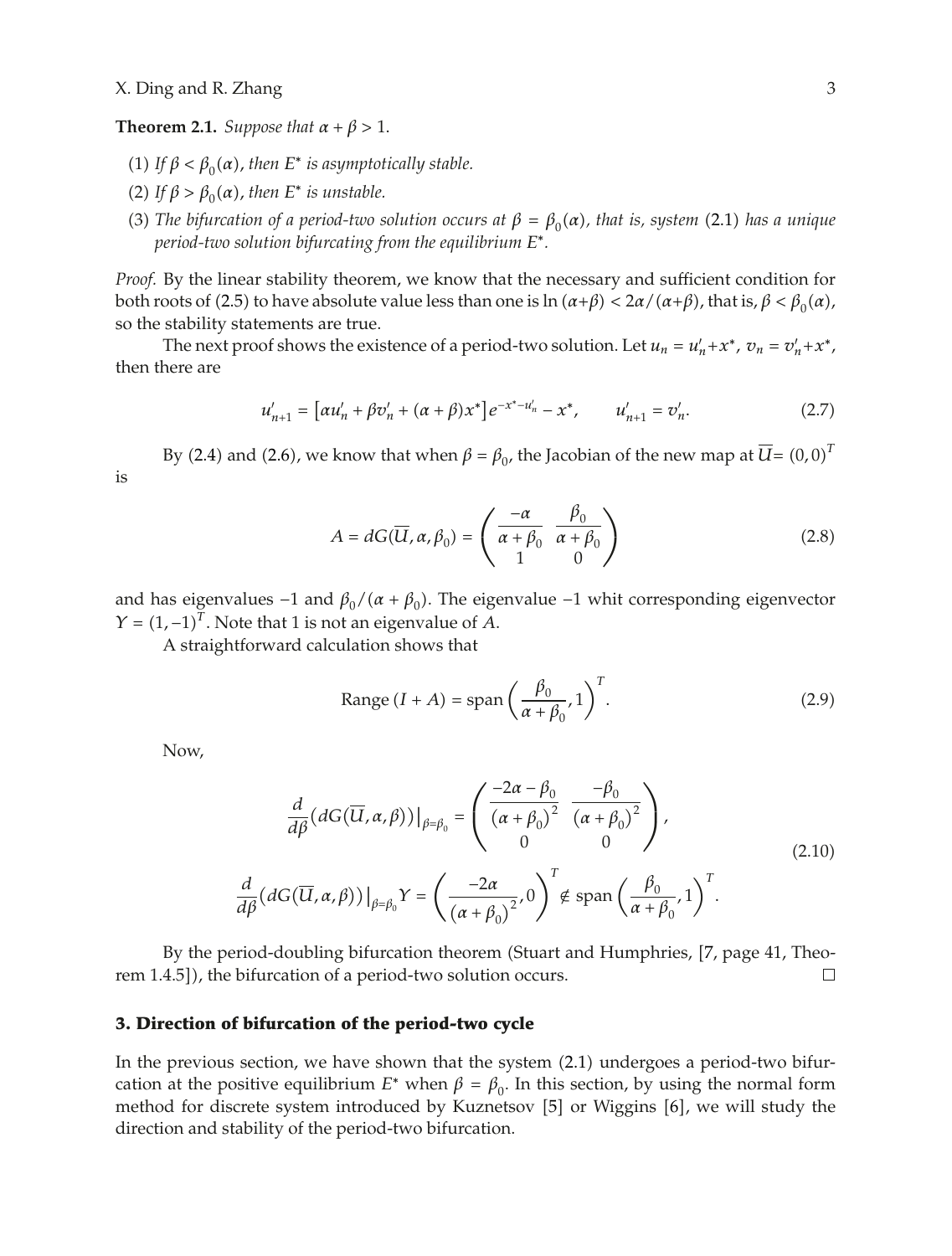We can write system  $(2.2)$  as

$$
U \longmapsto AU + F(U), \quad U \in \mathfrak{R}^2,\tag{3.1}
$$

where  $F(U) = O(||U||^2)$  is a smooth function. As before, its Taylor expansion is represented in the form

$$
F(U) = \frac{1}{2}B(U, U) + \frac{1}{6}C(U, U, U) + O(||U||^4),
$$
\n(3.2)

where

$$
B(U, U) = (b_0(U, U), 0)^T,
$$
  
\n
$$
C(U, U, U) = (c_0(U, U, U), 0)^T,
$$
  
\n
$$
b_0(\phi, \psi) = \frac{-\beta_0}{\alpha + \beta_0} (\phi_1 \psi_2 + \phi_2 \psi_1),
$$
  
\n
$$
c_0(\phi, \psi, \eta) = \frac{\alpha}{\alpha + \beta_0} (\phi_1 \psi_1 \eta_1) + \frac{\beta_0}{\alpha + \beta_0} (\phi_1 \psi_2 \eta_1 + \phi_1 \psi_1 \eta_2 + \phi_2 \psi_1 \eta_1).
$$
\n(3.4)

Let *q* ∈  $\mathfrak{R}^2$  is the eigenvector of *A* with eigenvalue −1, let  $p \in \mathfrak{R}^2$  be the adjoint eigenvector, that is,  $A^T p = -p$ , where  $A^T$  is the transposed matrix. So, from (2.6), we know that  $q = (1, -1)^T$ , and  $p = D(1, -\beta_0/(\alpha + \beta_0))^T$ .

Normalize *p* with respect to *q* such that  $\langle p, q \rangle = 1$ , where  $\langle \cdot, \cdot \rangle$  is the standard scalar product in  $\mathfrak{R}^2$ , we have

$$
q = (1, -1)^{T}, \qquad p = \frac{\alpha + \beta_0}{\alpha + 2\beta_0} \left(1, \frac{-\beta_0}{\alpha + \beta_0}\right)^{T}.
$$
 (3.5)

Let *W*su denote a linear eigenspace of *A* corresponding to all eigenvalues other than −1, we know that  $y \in W^{\text{su}}$  if and only if  $\langle p, y \rangle = 0$ .

Now, we can decompose any vector  $U \in \mathbb{R}^2$  as

$$
U = zq + y,
$$
  
\n
$$
z = \langle p, U \rangle,
$$
  
\n
$$
y = U - \langle p, U \rangle q.
$$
\n(3.6)

In the coordinates  $(z, y)$ , the map  $(3.1)$  can be written as

$$
\tilde{z} = -z + \langle p, F(zq + y) \rangle,
$$
  
\n
$$
\tilde{y} = Ay + F(zq + y) - \langle p, F(zq + y) \rangle q.
$$
\n(3.7)

Using Taylor expansion, we can write  $(3.7)$  in the form as following:

$$
\tilde{z} = -z + \frac{1}{2}\sigma z^2 + z\langle \overline{\alpha}, y \rangle + \frac{1}{6}\delta z^3 + \cdots,
$$
  

$$
\tilde{y} = Ay + \frac{1}{2}\overline{\beta}z^2 + \cdots,
$$
 (3.8)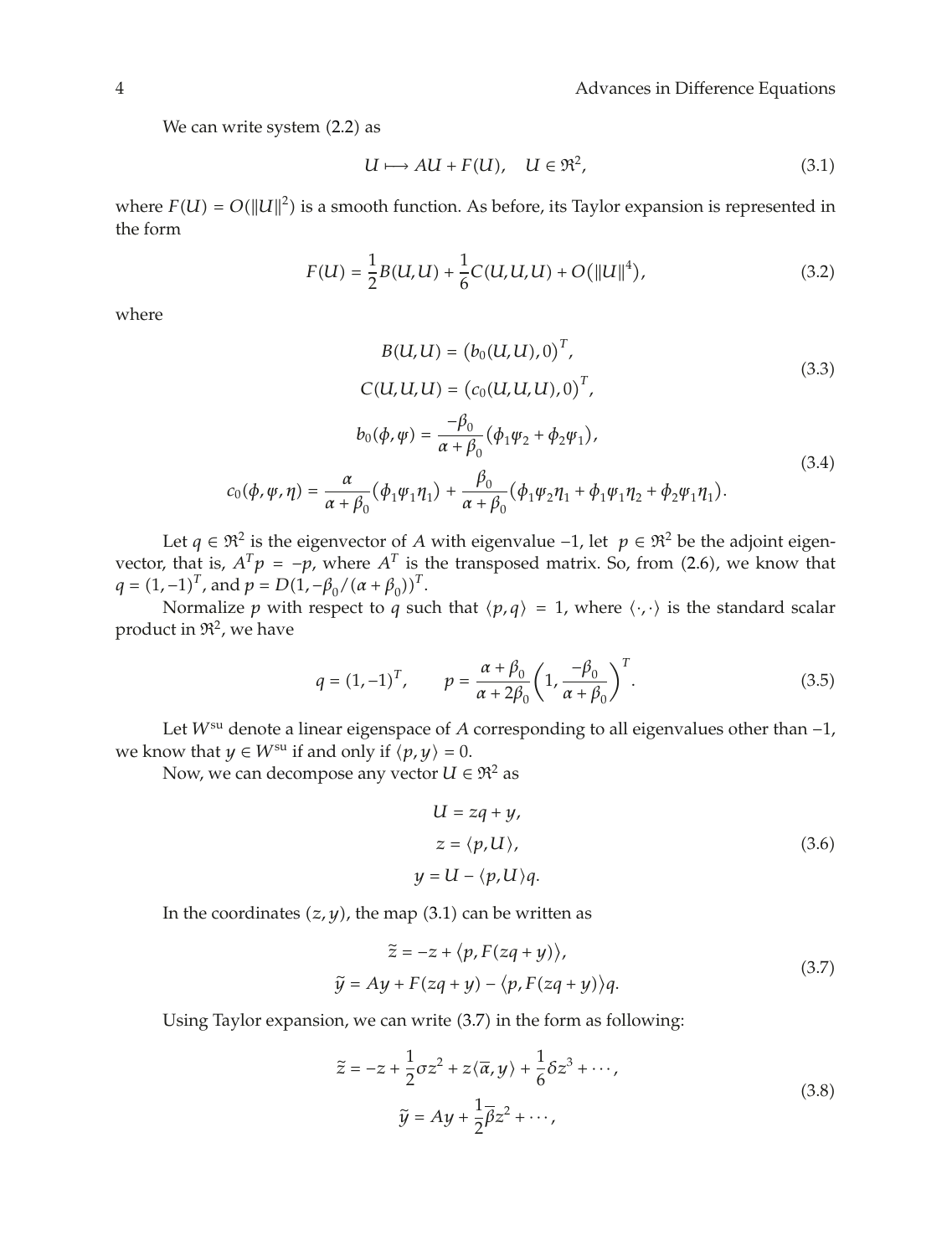where  $z \in \mathfrak{R}$ ,  $y \in \mathfrak{R}^2$ ,  $\sigma$ ,  $\delta \in \mathfrak{R}$ ,  $\overline{\alpha}$ ,  $\overline{\beta} \in \mathfrak{R}^2$ .  $\sigma$ ,  $\delta$ , and  $\overline{\beta}$  are given as following:

$$
\sigma = \langle p, B(q, q) \rangle, \qquad \delta = \langle p, C(q, q, q) \rangle, \qquad \overline{\beta} = B(q, q) - \langle p, B(q, q) \rangle q,\tag{3.9}
$$

and the scalar product  $\langle \overline{\alpha}, y \rangle$  can be expressed as

$$
\langle \overline{\alpha}, y \rangle = \langle p, B(q, y) \rangle. \tag{3.10}
$$

The center manifold of  $(3.8)$  has the representation

$$
y = V(z) = \frac{1}{2}\omega_2 z^2 + O(z^3).
$$
 (3.11)

Substituting this expansion into the second equation of  $(3.8)$ , using the first equation and the invariance of the center manifold, we get the following linear equation for  $\omega_2$ :

$$
(A - E)\omega_2 + \overline{\beta} = 0. \tag{3.12}
$$

The matrix  $(A - E)$  is invertible because  $\lambda = 1$  is not an eigenvalue of *A*. Thus, (3.12) can be solved directly giving

$$
\omega_2 = -(A - E)^{-1} \bar{\beta}, \tag{3.13}
$$

and the restriction of  $(3.8)$  to the center manifold takes the form

$$
\tilde{z} = -z + \frac{1}{2}\sigma z^2 + \frac{1}{6}(\delta - 3\langle p, B(q, (A - E)^{-1}\overline{\beta})\rangle)z^3 + O(z^4).
$$
 (3.14)

Using  $(3.9)$ , we can write the restricted map as

$$
\tilde{z} = -z + a(0)z^2 + b(0)z^3 + O(z^4),\tag{3.15}
$$

with

$$
a(0) = \frac{1}{2} \langle p, B(q, q) \rangle,
$$
  

$$
\langle p, C(q, q, q) \rangle - \frac{1}{4} (\langle p, B(q, q) \rangle)^2 - \frac{1}{2} \langle p, B(q, (A - E)^{-1} B(q, q)) \rangle.
$$
 (3.16)

The map  $(3.15)$  can be transformed to the normal form

$$
\tilde{\xi} = -\xi + c(0)\xi^3 + O(\xi^4),\tag{3.17}
$$

where

 $b(0) = \frac{1}{6}$ 

$$
c(0) = a^2(0) + b(0). \tag{3.18}
$$

Thus, the critical normal form coefficient  $c(0)$ , that determines the nondegeneracy of the flip bifurcation and allows us to predict the direction of bifurcation of the period-two cycle, is given by the following invariant formula:

$$
c(0) = \frac{1}{6} \langle p, C(q, q, q) \rangle - \frac{1}{2} \langle p, B(q, (A - E)^{-1}B(q, q)) \rangle.
$$
 (3.19)

From  $(3.2)$ ,  $(3.4)$ , and  $(3.5)$ , we get

$$
c(0) = \frac{\alpha - 3\beta_0}{6(\alpha + 2\beta_0)}.
$$
\n(3.20)

Because  $\alpha - 3\beta_0 < 0$ , so we get *c*(0) < 0.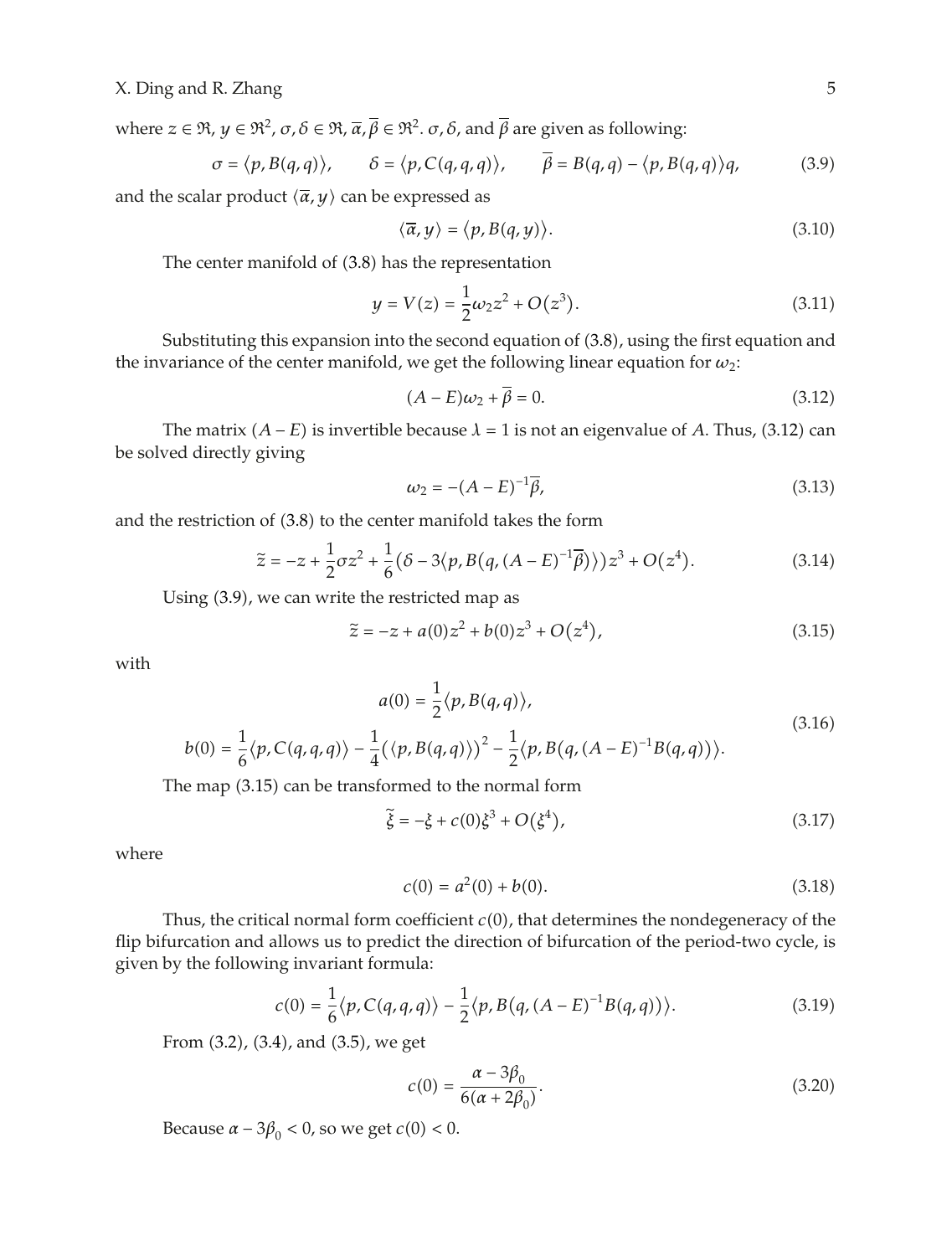

**Figure 1:**  $x_0 = 0.1$ ,  $x_1 = 0.1$ . (a)  $\alpha = 0.5$ ,  $\beta = 0.3$ .  $\alpha + \beta < 1$ ; (b)  $\alpha = 0.5$ ,  $\beta = 0.8$ .  $\alpha + \beta > 1$  and  $\beta < \beta_0$ .



**Figure 2:**  $\alpha = 0.5$ ,  $\beta = 1.264$ ,  $\beta > \beta_0$ .  $x_0 = 0.1$ ,  $x_1 = 0.1$ .

A general result for the direction and stability of period-two bifurcation; see for example, Wiggins [6, Chapter 3, Section 3.2, Theorem 3.2.3]. In fact, we have the following result.

**Theorem 3.1.** *A period-two bifurcation of* (2.1) *at*  $\beta = \beta_0$  *occurs, and the unique period-two solution bifurcating from E*<sup>∗</sup> *is unstable.*